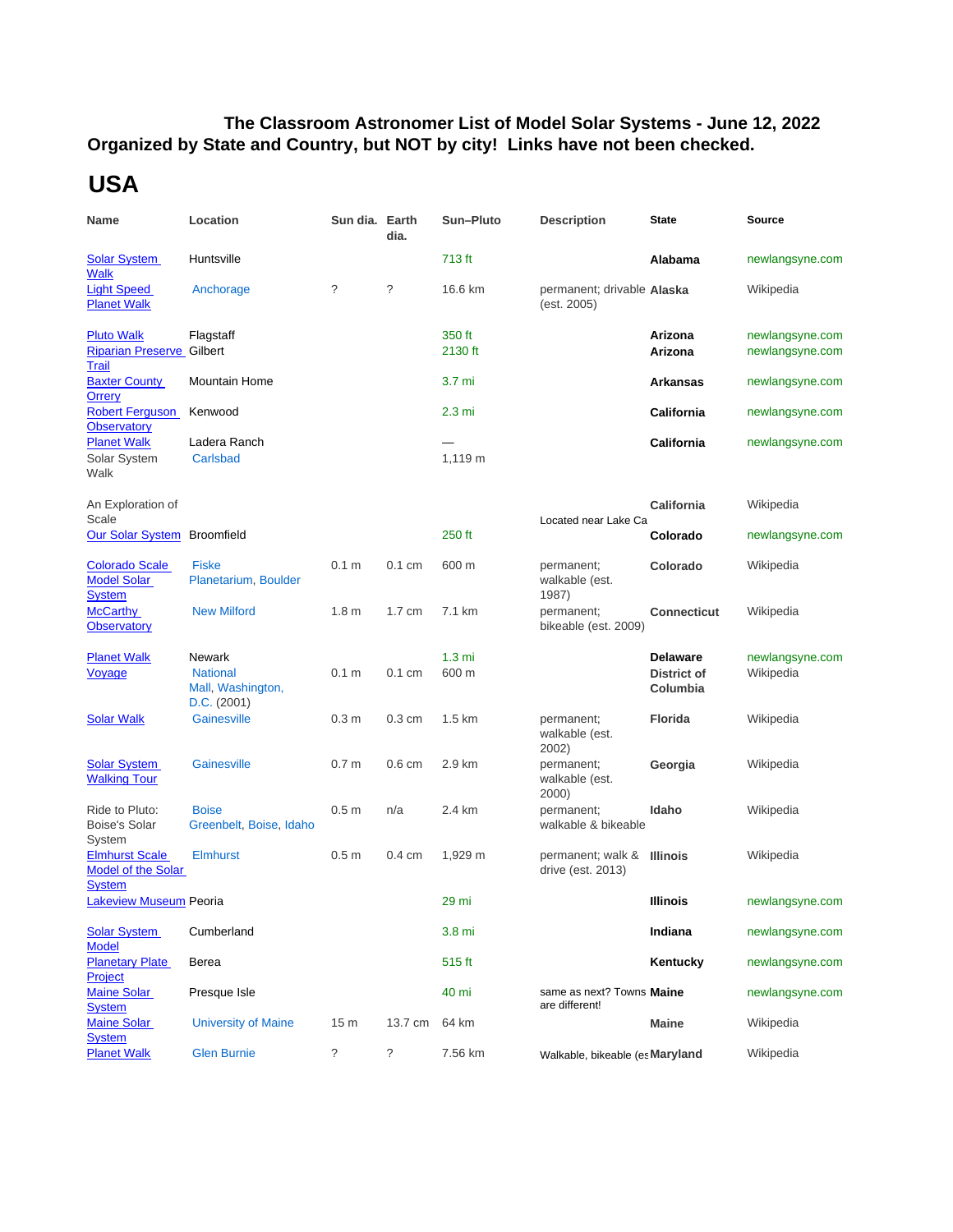| <b>Community Solar</b><br><b>System Trail</b>                                   | <b>Boston</b>           | 3.5 <sub>m</sub>                     | 3.2 cm                       | 15.3 km                    | permanent; drivable <b>Massachusetts</b> Wikipedia<br>(established in<br>1997, removed in<br>2015) |                                |                              |
|---------------------------------------------------------------------------------|-------------------------|--------------------------------------|------------------------------|----------------------------|----------------------------------------------------------------------------------------------------|--------------------------------|------------------------------|
| <b>MIT's Infinite Solar</b> Cambridge                                           |                         | 4.6 cm                               | 0.43 mm 200 m                |                            |                                                                                                    | <b>Massachusetts</b> Wikipedia |                              |
| <b>System</b><br><b>Traverse Bay</b><br><b>Community Solar</b><br><b>System</b> | <b>Traverse City</b>    | 0.9 <sub>m</sub>                     | 0.9 <sub>m</sub>             | 10.0 km                    | permanent; walkable (<br>permanent;<br>bikeable (est. 2004)                                        | Michigan                       | Wikipedia                    |
| Walk of the<br><b>Planets</b>                                                   | Escanaba                |                                      |                              | 13.5 mi                    |                                                                                                    | Michigan                       | newlangsyne.com              |
| <b>Foster Planet</b><br><b>Walk</b>                                             | <b>Grand Rapids</b>     |                                      |                              | 1600 ft                    |                                                                                                    | Michigan                       | newlangsyne.com              |
| <b>Planet Walk</b><br><b>Michigan Solar</b><br><b>System Model</b>              | Lansing<br>Coleman      | 2.3 <sub>m</sub>                     | 2.1 cm                       | 1.3 <sub>m</sub><br>9.8 km | permanent; bike<br>trail Sun and Pls.<br>Spheres (2017)                                            | Michigan<br>Michigan           | newlangsyne.com<br>Wikipedia |
| Delmar Loop<br><b>Planet Walk</b>                                               | <b>University City</b>  | 0.3 <sub>m</sub>                     | $0.2 \text{ cm}$             | 0.87 km<br>(Neptune)       | permanent;<br>walkable (est.<br>2009)                                                              | <b>Missouri</b>                | Wikipedia                    |
| Voyage<br><b>NJ Botanical</b><br>Garden                                         | Kansas City<br>Ringwood | 0.1 <sub>m</sub><br>0.2 <sub>m</sub> | $0.1$ cm<br>$2.0 \text{ cm}$ | 600 m<br>927 m             | walkable                                                                                           | Missouri<br><b>New Jersey</b>  | Wikipedia<br>Wikipedia       |
| <b>Solar System</b><br><b>Walk</b>                                              | High Bridge             |                                      |                              | $\frac{1}{2}$ mi           |                                                                                                    | <b>New Jersey</b>              | newlangsyne.com              |
| <b>Sidewalk Solar</b><br><b>System</b>                                          | Silver City             |                                      |                              | $1.2$ mi                   |                                                                                                    | <b>New Mexico</b>              | newlangsyne.com              |
| <b>Sunspot Solar</b><br><b>System Model</b>                                     | <b>Sunspot</b>          | 5.6 <sub>m</sub>                     | 5.1 cm                       | 23,6 km                    | permanent, drivable New Mexico                                                                     |                                | Wikipedia                    |
| The Sagan Planet<br><b>Walk</b>                                                 | Ithaca                  | 0.3 <sub>m</sub>                     | $0.3 \text{ cm}$             | 1.2 km                     | permanent;<br>walkable (est.<br>1997)                                                              | <b>New York</b>                | Wikipedia                    |
| <b>Wooster Planet</b><br><b>Walk</b>                                            | Wooster                 | 0.3 <sub>m</sub>                     | $0.3 \text{ cm}$             | $1.2 \text{ km}$           | permanent;<br>walkable (est.<br>2014)                                                              | Ohio                           | Wikipedia                    |
| <b>The Solar Walk</b>                                                           | <b>Cleveland</b>        | 0.3 <sub>m</sub>                     | $0.2 \text{ cm}$             | $1.1 \text{ km}$           | permanent;<br>walkable                                                                             | Ohio                           | Wikipedia                    |
| <b>Solar System</b><br>Walkway                                                  | McMinnville             |                                      |                              | 360 ft *                   |                                                                                                    | Oregon                         | newlangsyne.com              |
| Scale Model Solar Eugene<br><b>System</b>                                       |                         | 1.4 <sub>m</sub>                     | $1.2 \text{ cm}$             | 5.9 km                     | permanent;<br>bikeable (est. 1997)                                                                 | Oregon                         | Wikipedia                    |
| <b>Andrews Planet</b><br><b>Walk</b>                                            | Allentown               |                                      |                              | 3676 ft                    |                                                                                                    | Pennsylvania                   | newlangsyne.com              |
| <b>Sertoma Park</b><br><b>Solar System</b>                                      | Sioux Falls             |                                      |                              | mixed                      |                                                                                                    | South Dakota                   | newlangsyne.com              |
| <b>Bays Mountain</b><br>Park                                                    | Kingsport               |                                      |                              | unknown                    |                                                                                                    | <b>Tennessee</b>               | newlangsyne.com              |
| Voyage                                                                          | Corpus Christi, (2009)  | 0.1 <sub>m</sub>                     | $0.1 \text{ cm}$             | 600 m                      |                                                                                                    | <b>Texas</b>                   | Wikipedia                    |
| Voyage                                                                          | Space Center Houston    | 0.1 <sub>m</sub>                     | $0.1$ cm                     | 600 m                      |                                                                                                    | Texas                          | Wikipedia                    |
| <b>Moab's Scale</b><br><b>Model of the Solar</b><br><b>System</b>               | <b>Moab</b>             | 3.6 <sub>m</sub>                     | ?                            | 15.3 km                    | permanent; Walk<br>and Drive (est.<br>2007)                                                        | Utah                           | Wikipedia                    |
| Anderson Family                                                                 | Lehi                    |                                      |                              | 355 ft                     |                                                                                                    | Utah                           | newlangsyne.com              |
| <b>Solar System</b><br><b>Logan River</b>                                       | Logan                   |                                      |                              | 1 mi $*$                   |                                                                                                    | Utah                           | newlangsyne.com              |
| <b>Planet Walk</b><br><b>Montshire</b><br>Museum of<br><b>Science</b>           | <b>Norwich</b>          | 0.6 <sub>m</sub>                     | $0.6 \text{ cm}$             | 2.7 km                     | permanent;<br>walkable                                                                             | Vermont                        | Wikipedia                    |
| The Solar walk                                                                  | Longview                | 0.6 <sub>m</sub>                     | $0.6 \text{ cm}$             | 2.7 km                     | permanent;<br>walkable (est.<br>2001)                                                              | Washington                     | Wikipedia                    |

| 997, removed in<br>2015)                                  |                                      |                                     |
|-----------------------------------------------------------|--------------------------------------|-------------------------------------|
|                                                           | <b>Massachusetts</b> Wikipedia       |                                     |
| ermanent; walkable (<br>ermanent;<br>oikeable (est. 2004) | Michigan                             | Wikipedia                           |
|                                                           | Michigan                             | newlangsyne.com                     |
|                                                           | Michigan                             | newlangsyne.com                     |
| vermanent; bike<br>rail Sun and Pls.                      | Michigan<br>Michigan                 | newlangsyne.com<br>Wikipedia        |
| Spheres (2017)<br>ermanent;<br>valkable (est.<br>2009)    | <b>Missouri</b>                      | Wikipedia                           |
| valkable                                                  | <b>Missouri</b><br><b>New Jersey</b> | Wikipedia<br>Wikipedia              |
|                                                           | New Jersey                           | newlangsyne.com                     |
|                                                           | <b>New Mexico</b>                    | newlangsyne.com                     |
| vermanent, drivable New Mexico                            |                                      | Wikipedia                           |
| ermanent;<br>valkable (est.<br>997)                       | <b>New York</b>                      | Wikipedia                           |
| ermanent;<br>valkable (est.<br>2014)                      | Ohio                                 | Wikipedia                           |
| ermanent;<br>valkable                                     | Ohio                                 | Wikipedia                           |
|                                                           | Oregon                               | newlangsyne.com                     |
| ermanent;<br>vikeable (est. 1997)                         | Oregon                               | Wikipedia                           |
|                                                           | Pennsylvania                         | newlangsyne.com                     |
|                                                           | South Dakota                         | newlangsyne.com                     |
|                                                           | <b>Tennessee</b>                     | newlangsyne.com                     |
| vermanent; Walk<br>and Drive (est.<br>2007)               | Texas<br>Texas<br>Utah               | Wikipedia<br>Wikipedia<br>Wikipedia |
|                                                           | Utah                                 | newlangsyne.com                     |
|                                                           | Utah                                 | newlangsyne.com                     |
| ermanent;<br>valkable                                     | Vermont                              | Wikipedia                           |
| ermanent;                                                 | Washington                           | Wikipedia                           |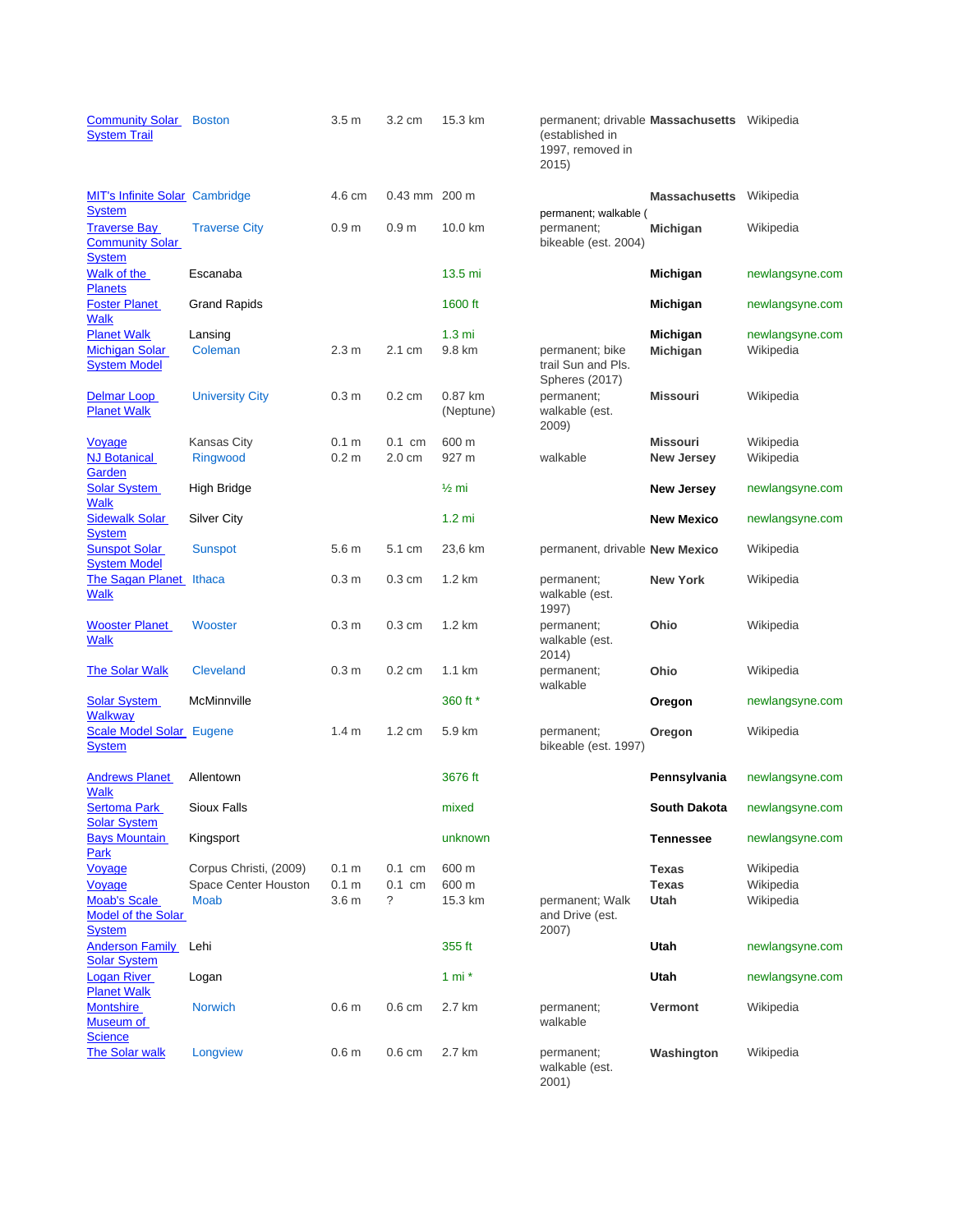| <b>Planet Trek Dane</b><br>County      | Madison | 7 m            | 6.6 cm | 38.3 km | permanent; fully<br>accessible by foot<br>and bike paths (est.<br>2009) | Wisconsin | Wikipedia       |
|----------------------------------------|---------|----------------|--------|---------|-------------------------------------------------------------------------|-----------|-----------------|
| <b>Madison Planet</b><br><b>Stroll</b> | Madison | $\blacksquare$ |        | 4850 ft |                                                                         | Wisconsin | newlangsyne.com |

 $\frac{1}{2}$ 

## **Other Countries**

| <b>Name</b>                                                                              | Location                                        |                   | Sun dia. Earth dia. | Sun-Pluto                     | <b>Description</b>                                                                          | Country                         | Source    |
|------------------------------------------------------------------------------------------|-------------------------------------------------|-------------------|---------------------|-------------------------------|---------------------------------------------------------------------------------------------|---------------------------------|-----------|
| <b>Solar System</b><br><b>Drive</b>                                                      | Coonabarabran                                   | 37 m              | 34 cm               | 205 km                        | permanent; drivable Australia<br>$-1997$                                                    |                                 | Wikipedia |
| <b>Melbourne Solar</b><br><b>System</b>                                                  | <b>Melbourne</b>                                | 1.4 <sub>m</sub>  | 1.3 cm              | 5.9 km                        | permanent,<br>bikeable - 2008                                                               | Australia                       | Wikipedia |
| <b>Solar System</b><br><b>Stroll</b>                                                     | Perth, Western Australia                        | 0.3 <sub>m</sub>  | $0.3 \text{ cm}$    | $1.2 \text{ km}$              | permanent;<br>walkable - 2016                                                               | <b>Australia</b>                | Wikipedia |
| <b>Vienna Solar</b><br><b>System</b>                                                     | <b>Vienna</b>                                   | 8.5 m             | 7.78 cm             | 36 km                         | under construction, Austria<br>Physical +<br><b>Augmented Reality</b>                       |                                 | Wikipedia |
| <b>O Sistema Solar</b><br>no Parque                                                      | <b>Natal</b>                                    | 0.2 <sub>m</sub>  | $1.8 \text{ mm}$    | 875 m                         | Permanent<br>walkable/bikeable,<br>2016                                                     | <b>Brazil</b>                   | Wikipedia |
| <b>Mont Megantic</b><br>Dark Sky Reserve Mégantic<br><b>Great Solar</b><br><b>System</b> | Parc national du Mont-                          | 14 <sub>m</sub>   | 12.4 m              | 57 km                         | permanent,<br>drivable, 2018                                                                | Canada                          | Wikipedia |
| Strolling at the<br>speed of light                                                       | La Malbaie, Quebec                              | 0.9 <sub>m</sub>  | $0.8 \text{ cm}$    | 3 km (Neptune)                | permanent,<br>walkable 2009                                                                 | Canada                          | Wikipedia |
| <b>Grand Trunk</b><br><b>Pathway Solar</b><br><b>System Model</b>                        | Terrace, British Columbia 1.4 m                 |                   | $1.3 \text{ cm}$    | 6 km                          | permanent,<br>walkable/bikeable,<br>2018                                                    | Canada                          | Wikipedia |
| <b>Walk the Solar</b><br><b>System</b>                                                   | Fort St. John, British<br>Columbia              | 2.0 <sub>m</sub>  | $1.9 \text{ cm}$    | 8.6 km                        | under construciton                                                                          | Canada                          | Wikipedia |
| <b>Solar Walk UofT</b><br>Scarborough                                                    | Toronto, Ontario and Eur 0.14 m<br>eka, Nunavut |                   | $0.13$ cm           | 591 m                         | permanent,<br>walkable/bikeable,<br>2017                                                    | Canada                          | Wikipedia |
| <b>Nine Views</b>                                                                        | Zagreb                                          | 2.0 <sub>m</sub>  | $1.9 \text{ cm}$    | 8.7 km                        | permament,<br>bikeable 2004                                                                 | Croatia                         | Wikipedia |
| <b>Solar System</b>                                                                      | Opava                                           | 2.2 <sub>m</sub>  | 2.0 cm              | 9.42 km                       | permament,<br>bikeable/drivable,<br>2006                                                    | <b>Czech Republic Wikipedia</b> |           |
| <b>Planetary Trail</b>                                                                   | <b>Hradec Králové</b>                           | 1.4 <sub>m</sub>  | $1.3 \text{ cm}$    | 5.9 km                        | permanent,<br>bikeable - 2005                                                               | <b>Czech Republic Wikipedia</b> |           |
| <b>Planetary Trail</b>                                                                   | Prague                                          | 1.4 <sub>m</sub>  | $1.3 \text{ cm}$    | discovered)<br>(Pluto 5.9 km) | 13 km (Sedna as permanent; bike &<br>walk; all objects<br>above 1000km;<br>(est. 13.5.2018) | <b>Czech Republic Wikipedia</b> |           |
| Planetstien,<br>Lemvig                                                                   | Lemvig                                          | 1.4 <sub>m</sub>  | $1.2 \text{ cm}$    | 5.9 km                        | permanent;<br>walkable                                                                      | <b>Denmark</b>                  | Wikipedia |
| <b>Akaa Solar</b><br><b>System Scale</b><br><b>Model</b>                                 | Akaa                                            | 0.46 <sub>m</sub> | $0.4 \text{ cm}$    | 1,958 m                       | permanent;<br>walkable (est.<br>2017), Proxima<br>Centauri in Yulara,<br>Australia          | <b>Finland</b>                  | Wikipedia |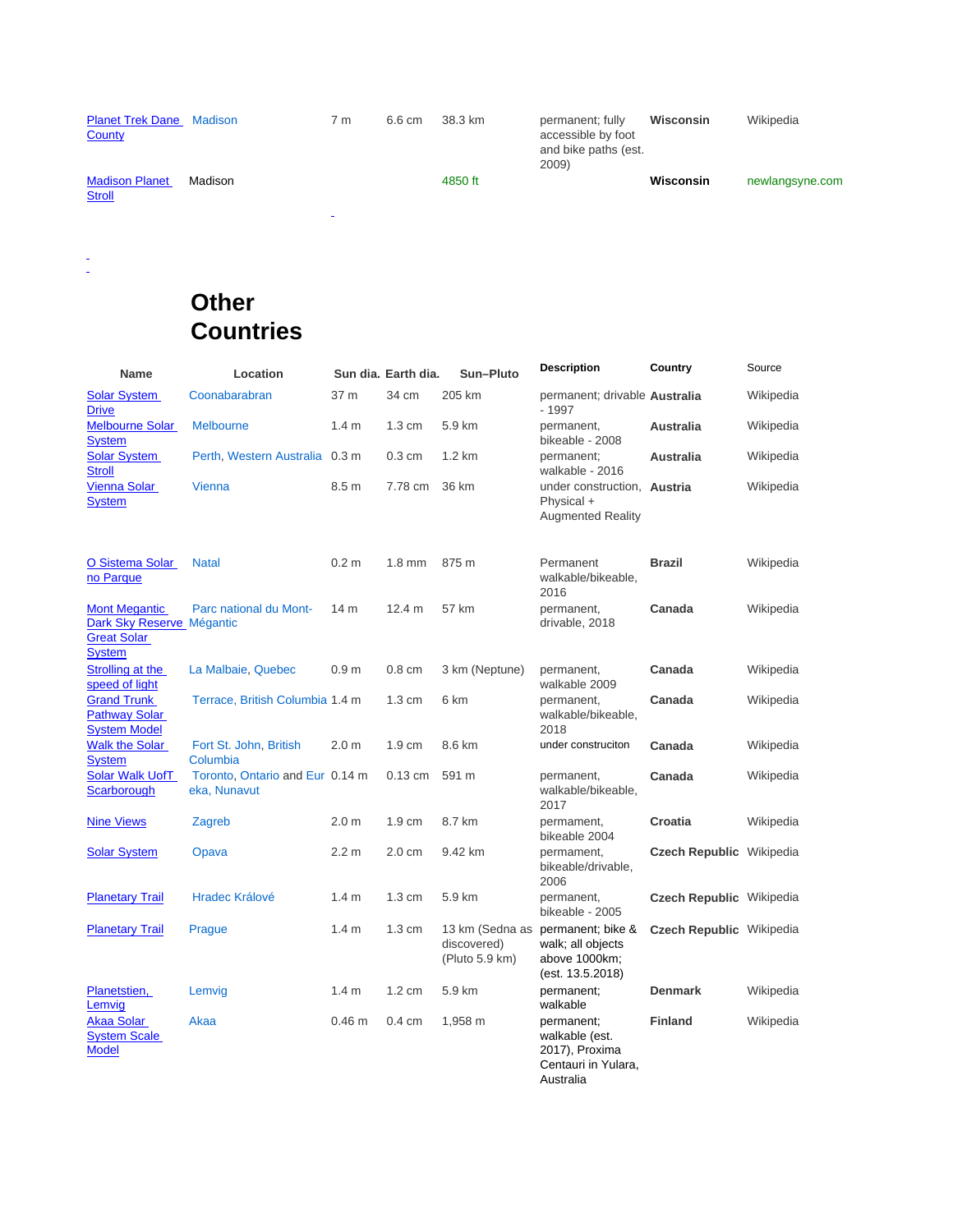| Model of the Solar Helsinki<br><b>System</b>                  |                                           | 1.4 <sub>m</sub> | 1.2 cm           | 6.1 km           | permanent;<br>bikeable                                                                        | <b>Finland</b>                  | Wikipedia  |
|---------------------------------------------------------------|-------------------------------------------|------------------|------------------|------------------|-----------------------------------------------------------------------------------------------|---------------------------------|------------|
| Meteoria<br>Söderfjärden                                      | Vaasa                                     | 0.7 <sub>m</sub> |                  |                  | permanent;<br>walkable                                                                        | <b>Finland</b>                  | Wikipedia  |
|                                                               | Le Chemin Solaire La Couyère, Brittany    | 1 m              | $0.1 \text{ cm}$ | 450 m            | permanent;<br>walkable (est.<br>2011)                                                         | <b>France</b>                   | Wikipedia  |
| <b>Planetenmodell</b><br>Hagen                                | Hagen                                     | 1.4 <sub>m</sub> | $1.3 \text{ cm}$ | 5.9 km           | permanent;<br>bikeable (est. 1959)                                                            | Germany                         | Wikipedia  |
| <b>Planetenweg</b><br>Schwarzbach                             | <b>Kriftel</b>                            | 1.4 <sub>m</sub> | $1.3 \text{ cm}$ | 5.9 km           | permanent;<br>bikeable (est. 1998)                                                            | Germany                         | Wikipedia  |
| Planetenweg<br>Göttingen                                      | Göttingen                                 | $0.70 \text{ m}$ | 0.65 cm          | 3.2 km           | permanent;<br>walkable/bikeable<br>(est. 2013)                                                | Germany                         | Wikipedia  |
| <b>Planetenwanderw</b><br>eg                                  | Ehrenfriedersdorf                         | 1.4 <sub>m</sub> | $1.3 \text{ cm}$ | 5.9 km           | permanent;<br>bikeable                                                                        | Germany                         | Wikipedia  |
| Planetweg                                                     | Erftstadt-Liblar,<br>NordRhine-Westphalen |                  |                  |                  |                                                                                               | Germany                         | Krumenaker |
| <b>Planet Walk</b>                                            | <b>Munich</b>                             | 1.1 <sub>m</sub> | $1.0 \text{ cm}$ | 4.6 km           | permanent;<br>walkable (est.<br>1995)                                                         | Germany                         | Wikipedia  |
| <b>Solar System</b><br>model group of<br>sculptures [1]       | <b>Kecskemét</b>                          | $0.418$ m        | $0.4 \text{ cm}$ | 1.8 km           | permanent;<br>walkable (est.<br>2002)                                                         | <b>Hungary</b>                  | Wikipedia  |
| Planetenpad<br><b>Utrecht</b>                                 | <b>Utrecht</b>                            | 1.3 <sub>m</sub> | $1.3 \text{ cm}$ | 7.4 km (Neptune) | Leads from Centre Netherlands<br>Utrecht to<br>Rhijnauwen, on<br>foot, on bike or on<br>kayak |                                 | Wikipedia  |
| Milky Way path                                                | Westerbork                                | ?                | $\tilde{?}$      | 2.5 km           | permanent;<br>walkable                                                                        | <b>Netherlands</b>              | Wikipedia  |
| Planetstien,<br><b>Sandnes</b>                                | <b>Sandnes</b>                            | 1.4 <sub>m</sub> | $1.2 \text{ cm}$ | 5.9 km           | permanent;<br>walkable, bikeable<br>(est. 2010)                                               | Norway                          | Wikipedia  |
| <b>Planet Lofoten</b>                                         | Lofoten                                   | 7 <sub>m</sub>   | ?                | 30 km            | under construction                                                                            | Norway                          | Wikipedia  |
| Trilho do Sistema<br><b>Solar</b>                             | Paredes de Coura                          | 1.675 m          | 1.533 cm 5.42 km | (Neptune)        | permanent;<br>walkable; bikeable<br>(est. 2016)                                               | Portugal                        | Wikipedia  |
| <b>The Solar System</b><br>to Scale                           | <b>Estremoz</b>                           | 3.4 <sub>m</sub> | 3.1 cm           | 14.3 km          | permanent;<br>drivable; bikeable                                                              | Portugal                        | Wikipedia  |
| El Sistema Solar<br>de la comarca de<br><b>Ciudad Rodrigo</b> | <b>Ciudad Rodrigo</b>                     | 4.8m             | 4.4 cm           | 25 km            | permanent, Walk & Spain<br>Drive                                                              |                                 | Wikipedia  |
| <b>Sweden Solar</b><br><u>System</u>                          |                                           | 71 m             | 65 cm            | 300 km           | permanent; country- Sweden<br>wide (begun 1998)                                               |                                 | Wikipedia  |
| Rymdpromenaden Gothenburg<br>("Spacewalk")                    |                                           | 0.7 <sub>m</sub> | $0.6 \text{ cm}$ | 3 km             | permanent;<br>walkable (est.<br>1978)                                                         | <b>Sweden</b>                   | Wikipedia  |
| <b>Uetliberg</b><br><b>Planetenweg</b>                        | Zurich                                    | 1.4 <sub>m</sub> | $1.3 \text{ cm}$ | 5.9 km           | permanent;<br>bikeable                                                                        | <b>Switzerland</b>              | Wikipedia  |
| Le Chemin des<br>planètes                                     | Saint-Luc                                 | 1.4 <sub>m</sub> | $1.3 \text{ cm}$ | 5.9 km           | uses two different<br>scales for distance<br>and size                                         | <b>Switzerland</b>              | Wikipedia  |
| Ping-Pong<br>ball[citation<br>needed]                         | If the Earth were a Westminster, London   | 4.36 m           | 4 cm             | ?                | In construction;<br>Walk & Drive (est.<br>2018) Centered<br>around Deans<br>Yard, Westminster | <b>United Kingdom Wikipedia</b> |            |